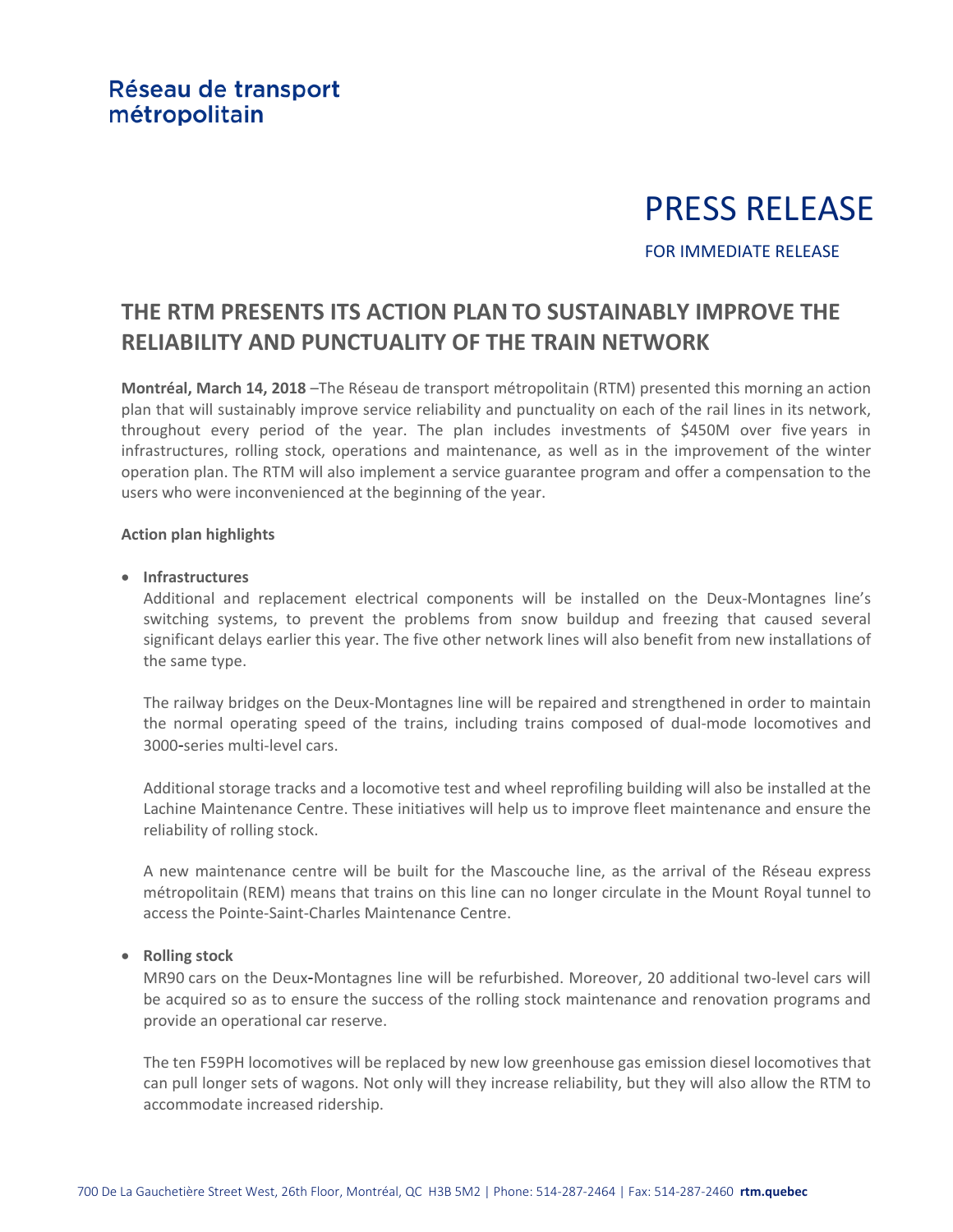# • **Operations and maintenance**

With a view to increasing operational, maintenance and intervention efficiency during service disruptions, many actions have been added and the RTM continues to perform rigorous follow-ups with Bombardier Transportation.

### • **Winter operation plan**

The winter operation plan will be further improved to prevent delays caused by switch and signalling problems. Additional staff will be assigned to strategic locations during the winter and additional specialized equipment will be acquired.

# • **Service guarantee and compensation**

Inspired by best practices, a service guarantee program will be developed this year. Furthermore, over the next few weeks, customers will be offered either a 30% discount off one monthly pass (TRAM or TRAIN), or six free train tickets as compensation for the inconvenience caused by delays. The terms and conditions will soon be announced.

"With this plan, the RTM team is making every effort to fulfil its mission, which consists in moving people in an efficient manner while targeting service excellence by being proactive, innovative and flexible," said Josée Bérubé, Chair of the RTM's Board of Directors.

"This plan, well underway when the Ministre des Transports, Mobilité durable et Électrification des transports publicly called upon us a few weeks ago to find solutions to specific problems, aim to find sustainable solutions to specific problems for the benefit of our clients" said Raymond Bachant, RTM's Director General.

### **Clarifications**

While this plan demonstrates the RTM's sincere desire to deliver a punctuality rate of above 95%, it is important to emphasize that trains are operated in a complex framework where service reliability is dependent on constant coordination with CN and CP in terms of infrastructure maintenance and the management of railway traffic across the five rail lines the RTM must share with freight trains.

That is why, the success of this plan is, among other things, based on close collaboration with the different partners, including the Autorité régionale de transport métropolitain, the ministère des Transports, de la Mobilité durable et de l'Électrification des transports, Bombardier Transport, CN and CP.

For the Deux-Montagnes line, the action plan will primarily help reduce the occurrence of mechanical and electrical problems with MR-90 cars that operate at full capacity during peak hours. The line's punctuality remains a daily challenge, given that this line has received no investments in infrastructures and rolling stock in 23 years, the trains run along a single track for 18 km between the Bois-Franc and Deux-Montagnes stations, and the line will be modified to make way for the Réseau express métropolitain (REM).

The REM construction work may affect service on the Deux-Montagnes and Mascouche lines. The RTM undertakes to communicate any service status changes as soon as information from the REM project management office is available.

#### **The Réseau de transport métropolitain**

Since June 1, 2017, the RTM has aligned the public transport expertise of the Agence métropolitaine de transport (AMT) with that of the bus transportation agencies of the North and South shores (the CIT and MRC). The RTM is responsible for operating regular bus and commuter train services, including paratransit